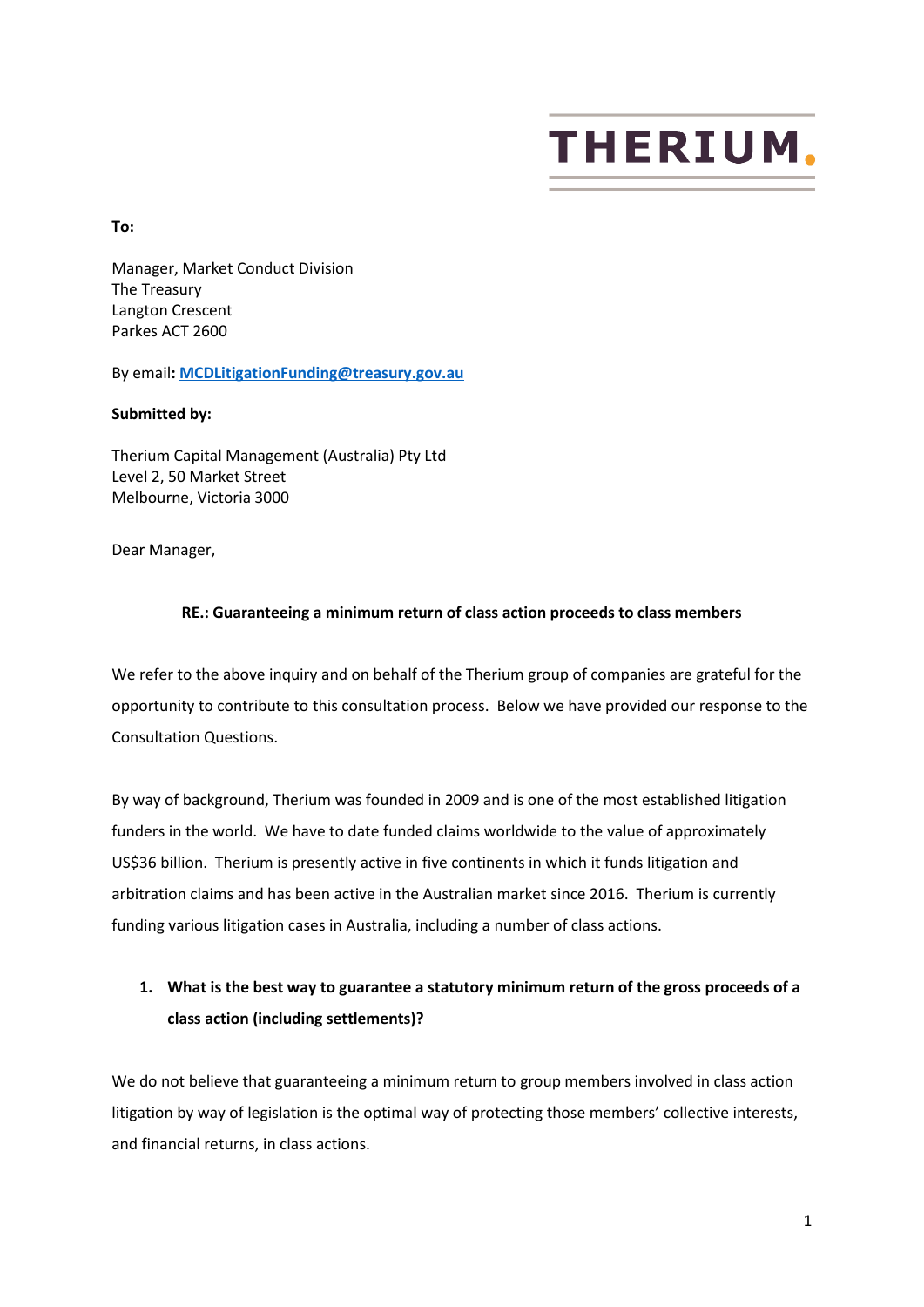In our respectful submission, over the course of the last year, it has been curious to witness the intense championing of the rights and interests of group members in class action litigation by those that appear to be the most diametrically opposed to them in this forum (for example - large business trade groups and organisations, insurance companies and defence-side law firms).

We believe that the loudest voices advocating and championing group members' interests in the current class action debate may not in fact have their best interests at heart. Rather, these organisations are advocating for changes to the class action regime, such as the proposed guaranteed return to group members in funded litigation (which is hereafter interchangeably referred to as a "funder cap", as that is what it effectively is), to inhibit the ability of litigation funders to finance class actions by making the actions uneconomical. We believe their advocacy is misinformed and misplaced. If the aim truly is to provide for optimal financial returns to group members in class actions, then there are clearly better and more efficient ways to ensure such an objective is met and we outline them below.

As the funder of numerous current class actions in Australia, Therium has welcomed the relatively recent input of Judges of the Federal Court in exercising oversight of "funding rates", or the returns which Funders are able to derive from successful cases they have funded, pursuant to section 33V of the *Federal Court of Australia Act* 1976 (see for example the settlement outcome in the *Murray Goulburn* class action).

We believe it is the Judges who manage individual class actions who are best placed to oversee returns to the various stakeholders on the plaintiff side in the cases, being the group members, the lawyers and the funders; and to ensure that any returns (when or if received) are distributed fairly and reasonably as between the various stakeholders.

A Judge's power to oversee funding commission rates is advantageous in any class action because it is the Judge alone who is tasked with understanding and adjudicating on the specific facts of the case; assessing the strengths and weaknesses of each party's case; if the case is successful, determining the quantum of the losses of group members; and finally, assessing the risk that was borne by the funder in supporting the group members' claims.

Given the above comments, from our perspective any legislative intervention in this area should be limited to and focused upon enshrining in legislation, if that is necessary, a Judge's power (exercised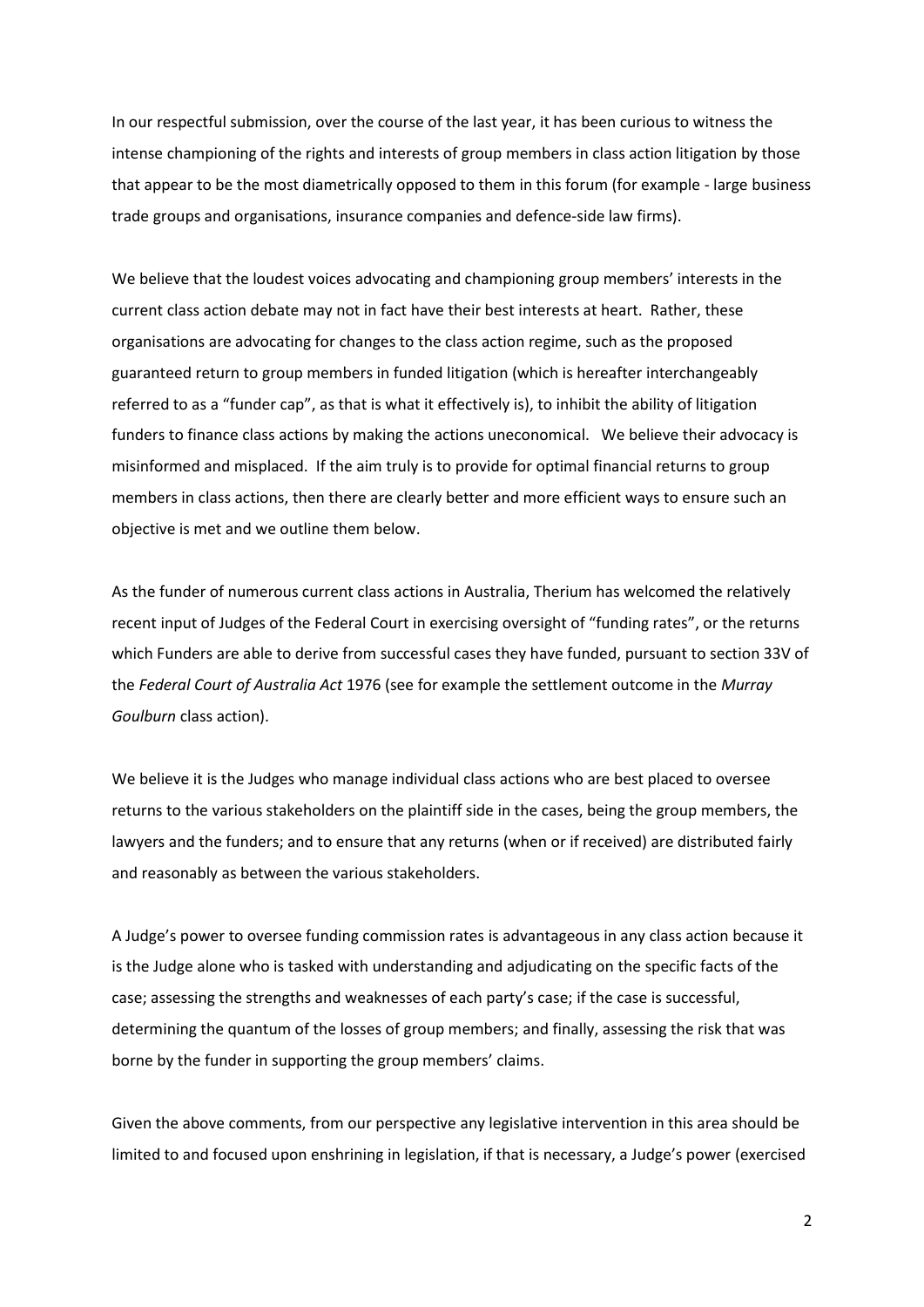to date under section 33V), to oversee and modify or amend as necessary a funder's return in any class action<sup>1</sup>.

One other observation on this issue - since Therium entered the Australian market in 2016, it appears to us that the commission rates charged by funders across the industry have fallen, from over 30% to below 20% (being the funder's commission calculated as a percentage of the net amount obtained by the group members by way of settlement or judgement after deducting costs), which we attribute principally to the competition in Australia as between the various funders. Far from a scenario where we expect to regularly make "windfall profits", however such a return is measured (which is unclear to us), rather we believe our returns (which on average are below 20%) are reflective of the significant risk undertaken in financing class actions – see further on this point in our response to Question 4 below.

In summary, the fall in funding commission rates due to competition between funders has been achieved by market forces and absent any statutory intervention. Where it has landed is reflective of and set in a truly competitive marketplace – it is the market we submit which should determine funding rates, rather than any unnecessary statutory intervention.

## **2. How would the suggested mechanism interact with the class action system (including court processes) and the litigation funding regime?**

As we note above, we do not advocate for the implementation by legislation of any guaranteed return to group members. There is presently a mechanism which allows Judges to intervene in relation to group members' returns and ensure they are fair and reasonable - and we submit that this is sufficient (or, if absolutely necessary, it be enshrined in legislation).

**3. Is a gross minimum of 70 per cent to class members the most appropriate floor for any statutory minimum return? If not, what would be the most appropriate minimum and its impact on stakeholders, the class action system, and the litigation funding industry?**

 $1$  We note also that this was the recommendation of the ALRC (Recommendation 19) in its Final Report into class actions and litigation funding.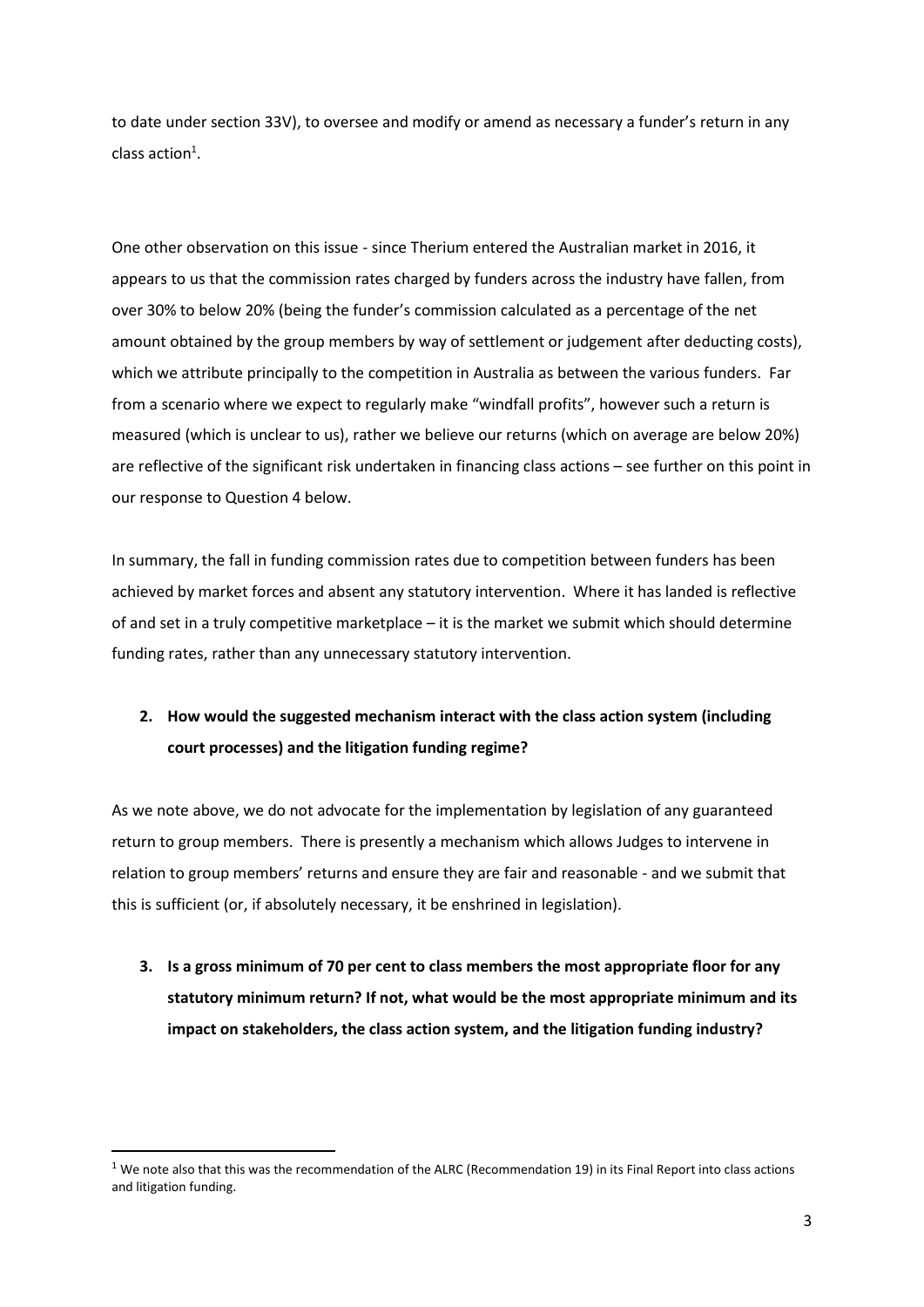As we submit above, we do not believe there is any particular appropriate statutory guaranteed return to group members.

In relation to the figure of 70 per cent that is proposed, in our experience guaranteeing such a level of return to group members would inherently be problematic. Such a guarantee may well effectively eliminate the prospect of "smaller" class actions being funded. In our experience, smaller class actions tend to include consumer cases, such as actions relating to the systemic underpayment of wages to casual employees, or cases that are being pursued on behalf of bank customers as a result of systemic misconduct as was uncovered in the recent royal commission. The group member constituency in these cases can be contrasted with, say, shareholder class actions, where in most cases the majority of group members are institutional investors. In our submission these cases are clearly meritorious, however, for those that are smaller (in the sense that the damages claimed are less than in some shareholder class actions), there is a significant risk of them not being pursued if a funder cap is imposed.

The proposed guaranteed return to group members is problematic in smaller funded class actions because they are very expensive to run. There are a variety of fees and costs payable including the fees of lawyers, barristers and experts and, from August 2020, the costs associated with running a class action as a Managed Investment Scheme. These fees are incurred in each and every case and, given the significant legal and other costs of prosecuting class actions, they now run in some cases to in excess of A\$10 million. On top of this, costs are often also incurred to acquire adverse costs insurance so as to provide the Representative Plaintiff with an indemnity from any adverse costs orders. Given these high costs, in any class action where the damages claimed are less than \$100 million and the case resolves for an amount of less than say \$50 million, the return to a funder may simply be uneconomic given the financial risks taken<sup>2</sup>.

If it transpires that due to the imposition of a funder cap smaller class actions are no longer funded, then the intention of the Parliament in establishing the class action framework in this country, so as to allow ordinary Australians to pursue legal claims they otherwise could not, will be subverted.

There is one further risk the imposition of a funder cap may give rise to in smaller class actions. Such a cap potentially provides defendants with a strategic advantage if they seek to run up additional

 $2$  We note that funding rates globally have historically been premised on a return of around 3x, being money back plus 2x, that return being considered commensurate with the risks taken in funding the case.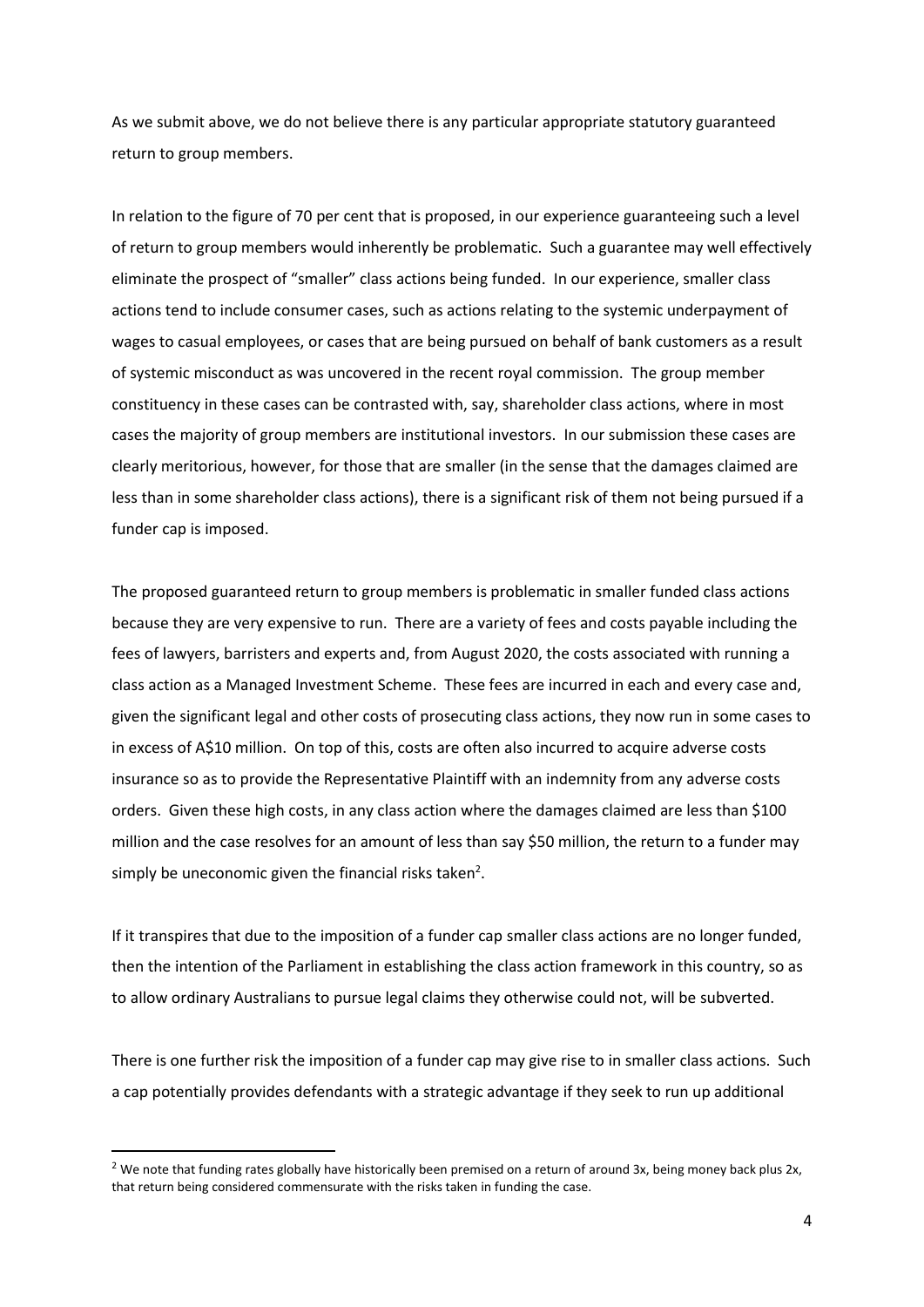costs through, for example, various interlocutory disputes, thereby changing the dynamic of the case and incentivising a settlement that may in fact undersell the true losses incurred by group members. Where a defendant and its legal advisors are aware that there is a cap in place, they may utilise interlocutory disputes to put pressure on the Representative for the class to settle early, but at a lower figure than is deserved.

## **4. Is a graduated approach taking into consideration the risk, complexity, length and likely proceeds of the case appropriate to ensure even higher returns are guaranteed for class members in more straightforward cases?**

As noted at 1. above, Therium has agreed to fund multiple class actions in Australia since or around 2017. Of these cases, only one has settled and all of the others are ongoing. None of the cases, we respectfully submit, could be in any way considered "straightforward". In our experience, we note that class actions invariably exhibit the following factors:

- They are complex cases to prosecute, both due to the nature of and factual circumstances behind the claim, and due to the plethora of interlocutory issues which are typically ventilated and decided in the proceedings;
- They do not typically settle early, rather they are conducted against well-resourced defendants and experienced legal counsel who are motivated to continue to prolong the case for as long as is possible. The notion that defendants settle these cases to 'get rid of them' is plainly incorrect and belies blind belief in arguments put forward by various parties with vested interests in the further erosion of the effectiveness of the class action regime;
- These cases tend to run for a long time (in our experience, at least 3 to 4 years);
- The fees charged by specialised legal counsel are high (both with regards to solicitors and barristers) and as a result the total legal and other costs of litigating is significant (with the costs to run them frequently uncapped);
- The adverse costs risk in these cases is very high; and